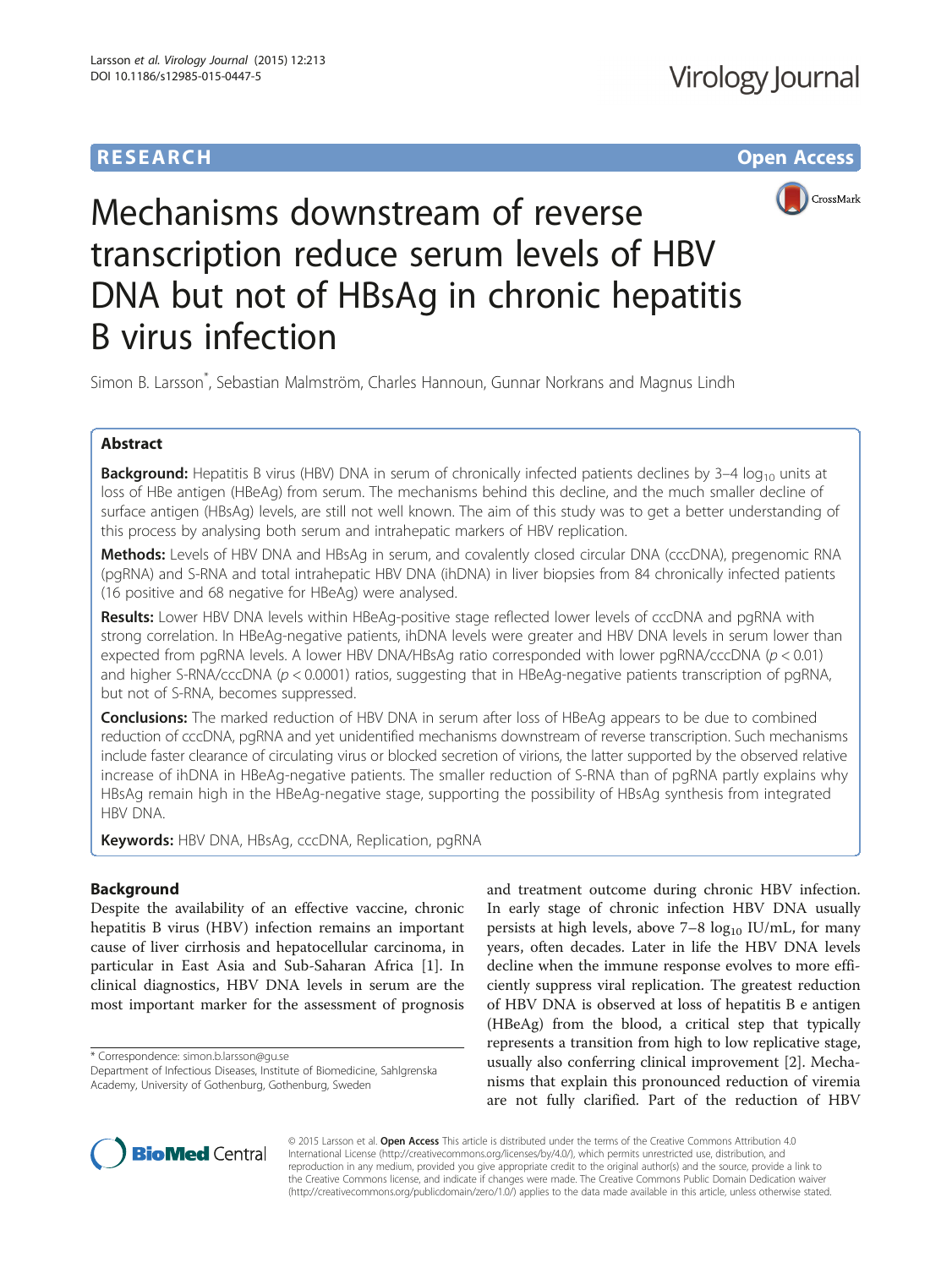DNA in serum is a result of reduced intrahepatic levels of covalently closed circular DNA (cccDNA), and of the pregenomic RNA (pgRNA), a transcript from cccDNA that is reverse transcribed to minus strand HBV DNA during formation of new viral particles [[3\]](#page-6-0). The cccDNA minichromosome is also template for transcripts that are translated into hepatitis B surface antigens (HBsAg) embedded in the envelope of both virions and so-called subviral particles (SVP), of which the latter are produced in great excess [[4\]](#page-6-0).

In diagnostics, detection of HBsAg has been used as the basic test for identification of HBV infection for decades. Recently, quantification of HBsAg has come into focus as a complement to HBV DNA levels for monitoring both the natural course of infection and the response to treatment [[5\]](#page-6-0). Levels of HBsAg, which mainly represent the levels of SVP [\[4](#page-6-0)], are more stable over time than HBV DNA, with a much smaller decline during the course of infection. This difference is in particular striking during loss of HBeAg when HBV DNA declines by  $3-4 \log_{10}$  or even more, whereas the HBsAg levels often are reduced by only 1  $log_{10}$  [[6](#page-6-0)–[8\]](#page-6-0). As a consequence, the ratio between these two serum markers (HBV DNA/ HBsAg) decreases when HBV DNA reaches very low or even undetectable levels while HBsAg remains at significant levels [\[9](#page-6-0)]. Previous studies indeed indicate that reduced transcription of pgRNA from cccDNA may contribute to the decline in HBV DNA [[10\]](#page-7-0). It is however not well known to what extent such effects are specific for pgRNA, i.e. are not also reducing S-RNA. In the present study we explored the relations between HBV markers in serum and liver biopsies from both HBeAgpositive and HBeAg-negative patients, searching for explanations to the strong reduction of HBV DNA in serum and the shift in HBV DNA/HBsAg ratio that occur in parallel with loss of HBeAg. The contribution of different steps of replication to the reduced serum levels of HBV DNA and HBsAg is discussed.

# Results

#### Patient characteristics

A summary of patient characteristics is found in Table 1. HBeAg-negative patients had significantly lower levels of viral markers than HBeAg-positive patients except for a higher ratio of S-RNA to cccDNA.

# Reduction of viral replication prior to loss of HBeAg

In order to study this, the levels of HBV markers within HBeAg-positive patients, and correlations between them, were analysed. As shown in Fig. [1a](#page-2-0), the levels of cccDNA spanned over more than 2  $log_{10}$  units within this group. Levels of pgRNA correlated well with cccDNA ( $\mathbb{R}^2$  = 0.88), with a regression line slope of 1.33, indicating that a 2  $log_{10}$  decline of cccDNA Table 1 Summary of patient characteristics and virological findings

|                                         | HBeAg+<br>$n = 16$ | HBeAg-<br>$n = 68$      | $P$ value |
|-----------------------------------------|--------------------|-------------------------|-----------|
| Age, years, median, (range)             | $27(16-60)$        | 34 (18-59)              | 0.02      |
| Gender (M/F)                            | 11/5               | 40/28                   | 0.57      |
| Genotype (A/B/C/D)                      | 3/4/2/7            | 15/7/3/43               |           |
| Serum HBV DNA <sup>a</sup>              | $8.30 + 0.38$      | $4.30 + 0.14$           | < 0.0001  |
| Serum HBsAg <sup>b</sup>                | $4.40 + 0.18$      | $3.41 + 0.11$           | < 0.0001  |
| HBV DNA/HBsAg                           | $3.90 + 0.29$      | $0.89 + 0.14$           | < 0.0001  |
| ALT/ULN, median, (range)                | $1.37(0.68 - 8.6)$ | $0.72$ $(0.24 - 12.38)$ | < 0.001   |
| cccDNA <sup>c</sup>                     | $-0.70 + 0.20$     | $-2.67 + 0.10$          | < 0.0001  |
| S RNA <sup>c</sup> /cccDNA <sup>c</sup> | $1.65 + 0.20$      | $2.73 + 0.11$           | < 0.0001  |
| pgRNA <sup>c</sup> /cccDNA <sup>c</sup> | $2.04 + 0.12$      | $1.50 \pm 0.11$         | < 0.01    |
| pgRNA <sup>c</sup> /S RNA <sup>c</sup>  | $0.39 \pm 0.23$    | $-1.22 + 0.07$          | < 0.0001  |

Virological values as mean  $\pm$  SEM. P values by Mann-Whitney U test for age and ALT, t test for virological parameters and Fisher's exact test for gender  $\mathrm{^{a}log_{10}}$  cp/mL <sup>b</sup>log<sub>10</sub> IU/mL

 $^{c}$ log<sub>10</sub> copies/cEq (cell equivalent), ALT/Upper Limit of Normal

corresponded to a 2.7  $log_{10}$  decline of pgRNA. The correlations in Fig. [1b](#page-2-0) (ihDNA and pgRNA) and C (serum HBV DNA and ihDNA) were also strong among HBeAg-positive patients, with  $R^2 = 0.88$  and  $R^2 = 0.77$ . The slopes were however different, indicating that ihDNA declines less than pgRNA  $(k = 0.56)$ , whereas HBV DNA in serum declines more than ihDNA  $(k =$ 1.96). As a result, the correlation between pgRNA and HBV DNA in serum had  $k = 1.04$  ( $R^2 = 0.62$ ), indicating that until loss of HBeAg, reduction of HBV DNA in serum is achieved mainly by mechanisms that lead to reduced pgRNA levels (Fig. [1d\)](#page-2-0).

#### Viral markers after loss of HBeAg

To some extent this can be studied by analysing correlations between viral markers within HBeAg-negative patients. Figure [2a](#page-2-0) shows that the correlation between cccDNA and pgRNA was poorer  $(R^2 = 0.36)$  than in HBeAgpositive stage, indicating that the regulation of pgRNA levels becomes more variable after loss of HBeAg. By contrast, the correlation between pgRNA and ihDNA (Fig. [2b\)](#page-2-0) remained strong and with a similar slope in HBeAg-negative ( $\mathbb{R}^2$  = 0.72, k = 0.50) as in HBeAg-positive patients, suggesting that the rate of reverse transcription is unaltered after loss of HBeAg. The correlation between ihDNA and serum HBV DNA was on the other hand remarkably different in HBeAg-negative patients (Fig. [2c\)](#page-2-0) with low  $\mathbb{R}^2$  (0.14). In particular, the levels of HBV DNA in serum were much lower in a large proportion of patients than one would expect from the pgRNA and ihDNA level (if the correlations had been the same as in HBeAg-positive stage), suggesting that viremia is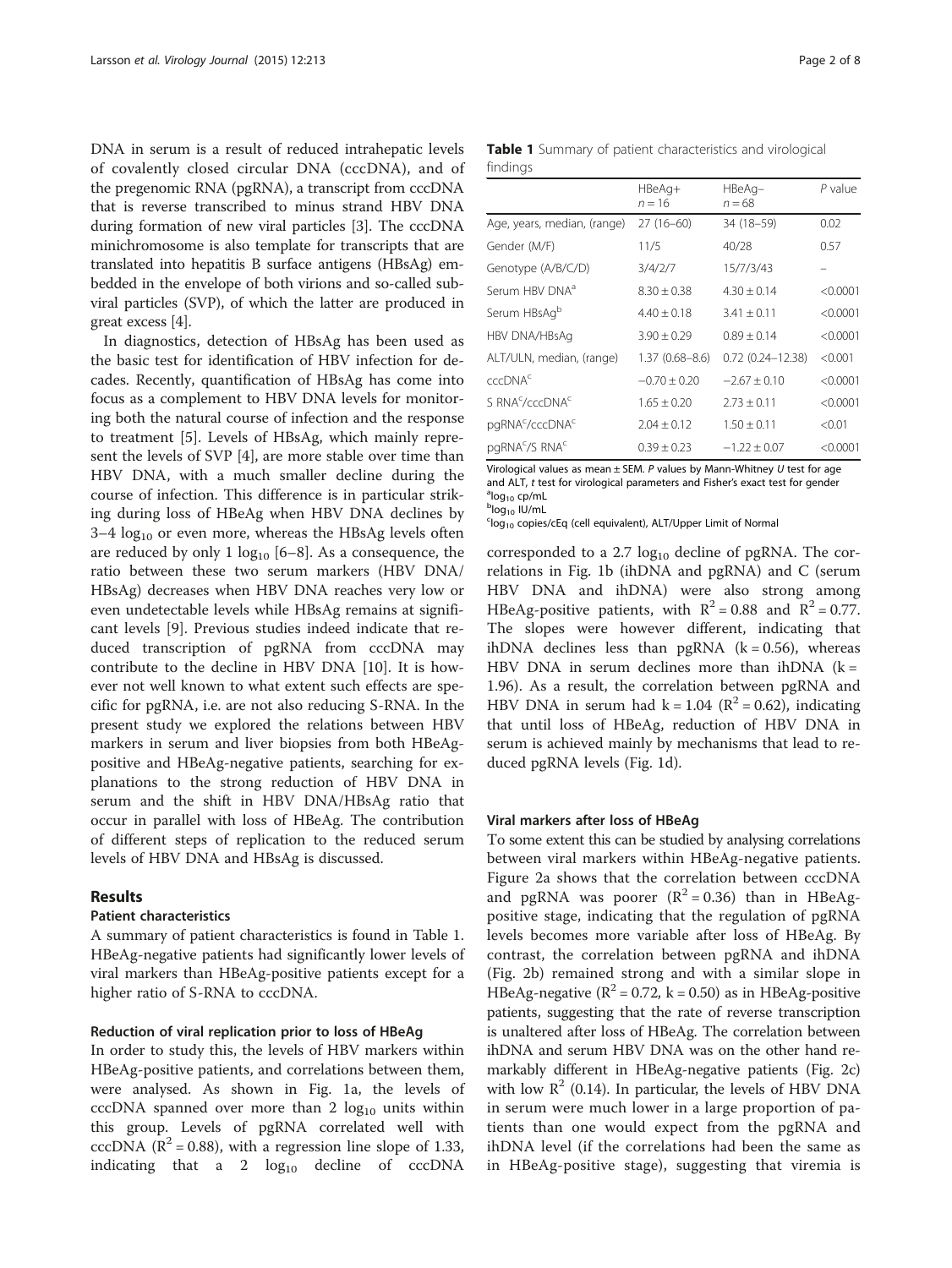<span id="page-2-0"></span>

supressed by mechanisms acting after reverse transcription or after secretion into the blood.

Comparisons of viral markers at group level (HBeAgpositive vs. negative) revealed differences due to combined effects before and after loss of HBeAg, and are shown by box plots in Fig. [3a](#page-3-0). Thus, the mean (median) cccDNA levels were  $1.97$  (2.27)  $log_{10}$  lower, pgRNA levels 2.52  $(2.98)$  log<sub>10</sub> lower, and serum HBV DNA levels 4.00  $(4.50)$  $\log_{10}$  lower in HBeAg-negative as compared with HBeAgpositive patients. These differences influence the ratios

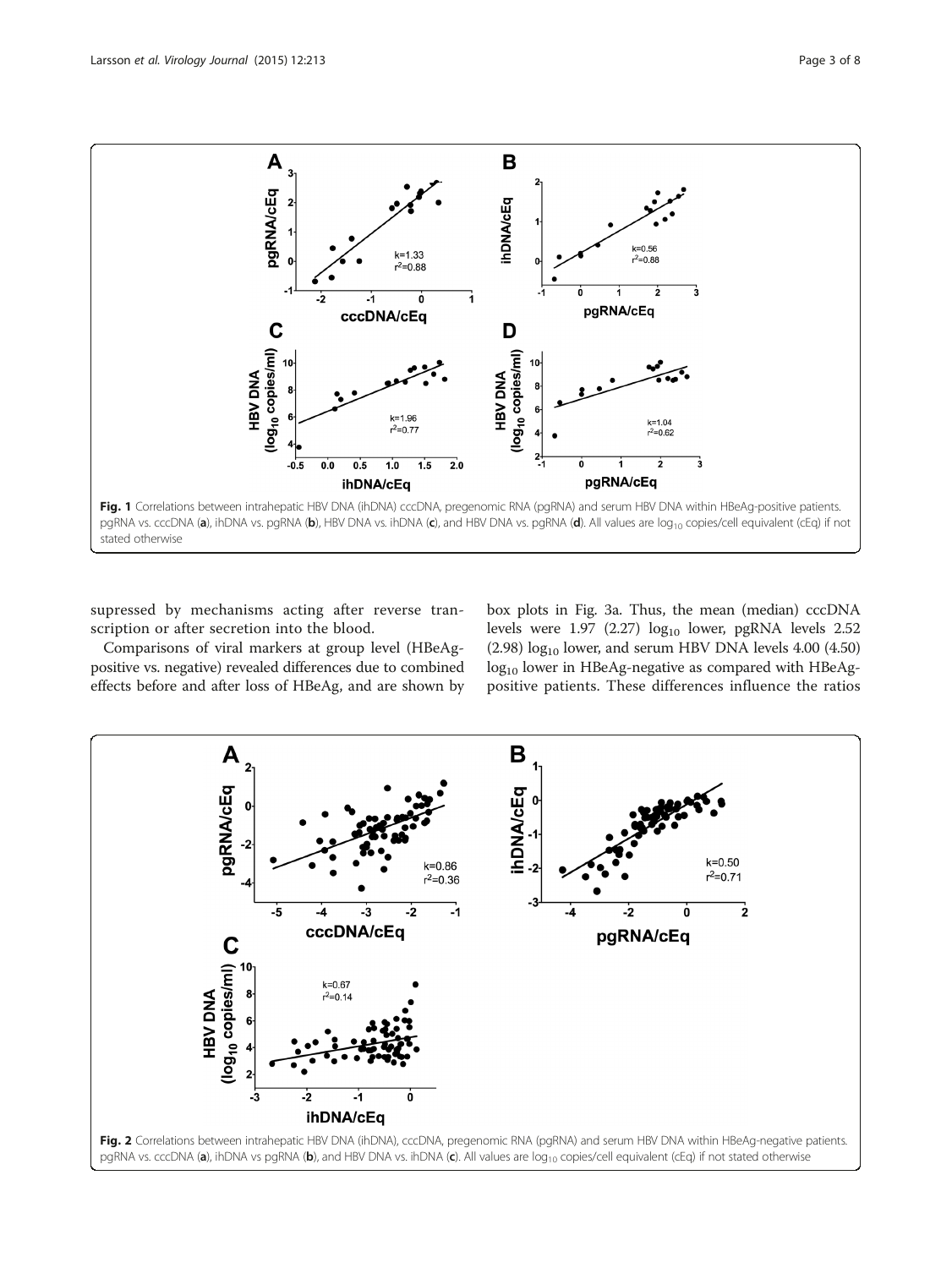<span id="page-3-0"></span>

between these parameters as shown in Fig. 3b. Thus, the HBV DNA/pgRNA and HBV DNA/ihDNA ratios were much lower, whereas the HBsAg/S-RNA ratio was the same, in HBeAg-negative as compared with HBeAgpositive patients.

# Difference in reduction of viral and subviral particles

This was studied by comparing HBV DNA and HBsAg levels in serum (i.e. the ratio between them), and by comparing the corresponding transcripts (pgRNA and S-RNA). As shown in Fig. 3a, the levels of HBsAg and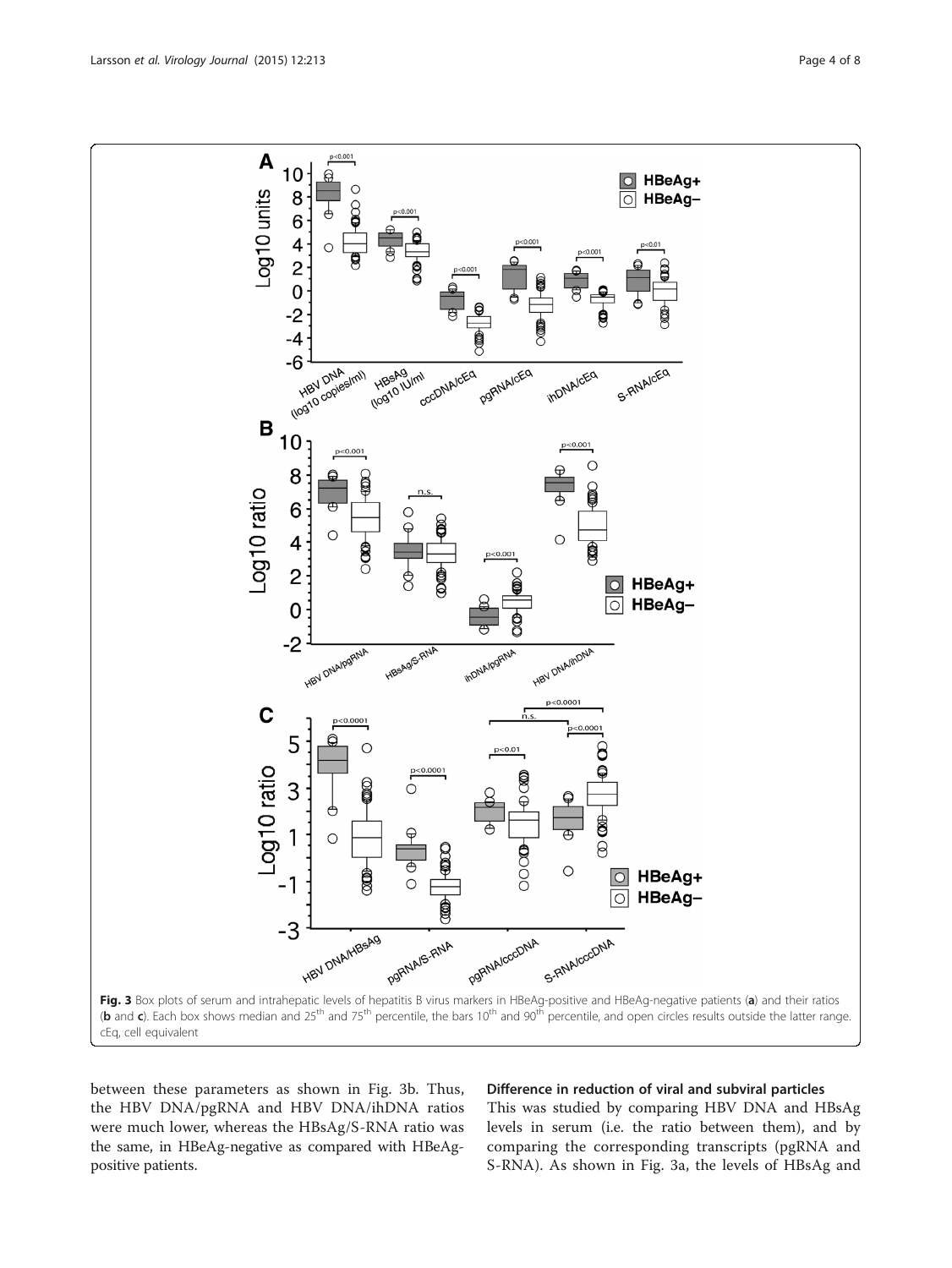S-RNA were only moderately lower in HBeAg-negative patients (mean 1.0, median  $0.87 \log_{10}$  for HBsAg; mean 1.24, median  $1.72 \text{ log}_{10}$  for S-RNA). The diverging degree of reduction of viral and subviral particles is further illustrated by Fig. [3c](#page-3-0), which shows how ratios between levels of viral and subviral markers change after loss of HBeAg. Thus, there was a marked reduction of the HBV DNA/HBsAg ratio, and this was to some extent observed also for the corresponding transcripts, pgRNA/S-RNA. However, whereas the ratio pgRNA/ cccDNA was lower after loss of HBeAg, the ratio S-RNA/cccDNA was instead increased. Thus, the pgRNA/ cccDNA ratio was significantly lower than S-RNA/cccDNA in HBeAg-negative patients  $(P < 0.0001)$ , but similar in HBeAg-positive patients.

#### **Discussion**

This study of intrahepatic HBV RNA and HBV DNA and their correlation with each other and with levels of HBV DNA and HBsAg in serum may help to understand how HBV replication is suppressed during the course of infection and how low serum levels of HBV DNA and HBsAg are achieved. Part of our results agree well with published studies [[11](#page-7-0)–[13\]](#page-7-0), but the observations of an increased S-RNA/pgRNA ratio after loss of HBeAg, and of the much greater decline of serum HBV DNA than of intrahepatic HBV DNA have to our knowledge not been described before.

Within HBeAg-positive patients, lower serum levels of HBV DNA essentially reflected lower levels of the cccDNA template in combination with reduced amounts of pgRNA per cccDNA. Our results, with a  $2 \log_{10}$  lower cccDNA level in HBeAg-negative patients are identical with the observations by Werle-Lapostelle et al. [\[11](#page-7-0)], whereas other studies have reported smaller reduction  $\approx$ 1 log<sub>10</sub>) after loss of HBeAg [[12, 13\]](#page-7-0). The reduced levels of cccDNA after loss of HBeAg is probably mainly a result of eradication of infected hepatocytes by cytotoxic T cells [[14\]](#page-7-0) in combination with lower cccDNA content in each infected cell.

Concern has been raised regarding the specificity of cccDNA PCR assay, i.e. whether this assay amplifies only cccDNA. When this method was introduced by Köck and Schlicht they showed that the degree of crossreactivity, i.e. amplification by cccDNA primers of other forms of HBV DNA, was low, corresponding to a 3  $log_{10}$ lower sensitivity [\[15](#page-7-0)]. We found the same degree of cross-reactivity when we repeated their experiments using real-time PCR (results not shown). When analysing liver biopsies, we found that cccDNA levels were on average 1.90  $log_{10}$  lower than ihDNA, and not 3  $log_{10}$ lower as one would expect if the cccDNA findings were due to cross-reactivity. This indicates that a low specificity of the assay should have limited impact on our cccDNA results.

In addition to lower cccDNA levels, we found in HBeAgnegative patients a lower pgRNA/cccDNA ratio. This mechanism of reduced virus production has been proposed by others, and might be mediated by different mechanisms such as accelerated intracellular clearance of pgRNA-containing capsids induced by IFN-alfa/-beta [[16\]](#page-7-0), or by IFN-alfa mediated suppression of HBV replication by epigenetic control of cccDNA function and transcription [\[17](#page-7-0)]. Among our patients, the reduction of the pgRNA/cccDNA ratio was quite moderate (0.57  $log_{10}$ , whereas Volz et al. and Laras et al. found larger reductions (0.88 and 1.46  $log_{10}$ ) [\[12](#page-7-0), [13](#page-7-0)].

Within HBeAg-positive stage, pgRNA and serum HBV DNA correlated strongly with a slope of  $\approx$  1, meaning that 1  $log_{10}$  decline of pgRNA results in 1  $log_{10}$  decline of HBV DNA in serum. In HBeAg-negative patients, the relations between cccDNA, replicative intermediates (pgRNA and ihDNA) and levels of HBV DNA in serum were more complex.

Firstly, levels of pgRNA showed poorer correlation with cccDNA, suggesting that suppression acting on this step varies considerably between patients.

Secondly, in patients with lower cccDNA there were relatively higher levels of ihDNA, as indicated by both the slope of the ihDNA/pgRNA regression line and the higher ihDNA/pgRNA ratio in HBeAg-negative patients. The explanation to this relative increase of ihDNA among HBeAg-negative patients is uncertain. It might be due to production of non-productive replicative intermediates, or retention of viral particles that are not secreted into the blood. The latter possibility would agree with a study describing that viral particles can be blocked by anti-HBs antibodies internalized in liver cells [\[18\]](#page-7-0). Another study did however not report differences in virion release between HBeAg-positive and negative patients [\[19\]](#page-7-0), and our finding and possible explanations need to be further explored. One also has to consider the possibility that integrated HBV DNA contributes to ihDNA, because such integrations would be detected by our real-time PCR assays (if they include the target region). In early stage their contribution would probably be minimal, but when the production of relaxed circular DNA in virions declines in HBeAg-negative patients the amount of integrated HBV DNA might be high enough to influence the measured ihDNA level.

Thirdly, in several HBeAg-negative patients the HBV DNA level in serum was reduced much more than what would be expected by the reduction of ihDNA, suggesting that factors acting downstream of reverse transcription may have great impact on HBV DNA in serum. Such factors might, as mentioned above, be reduced release of virions from infected cells, or shorter half-life of viral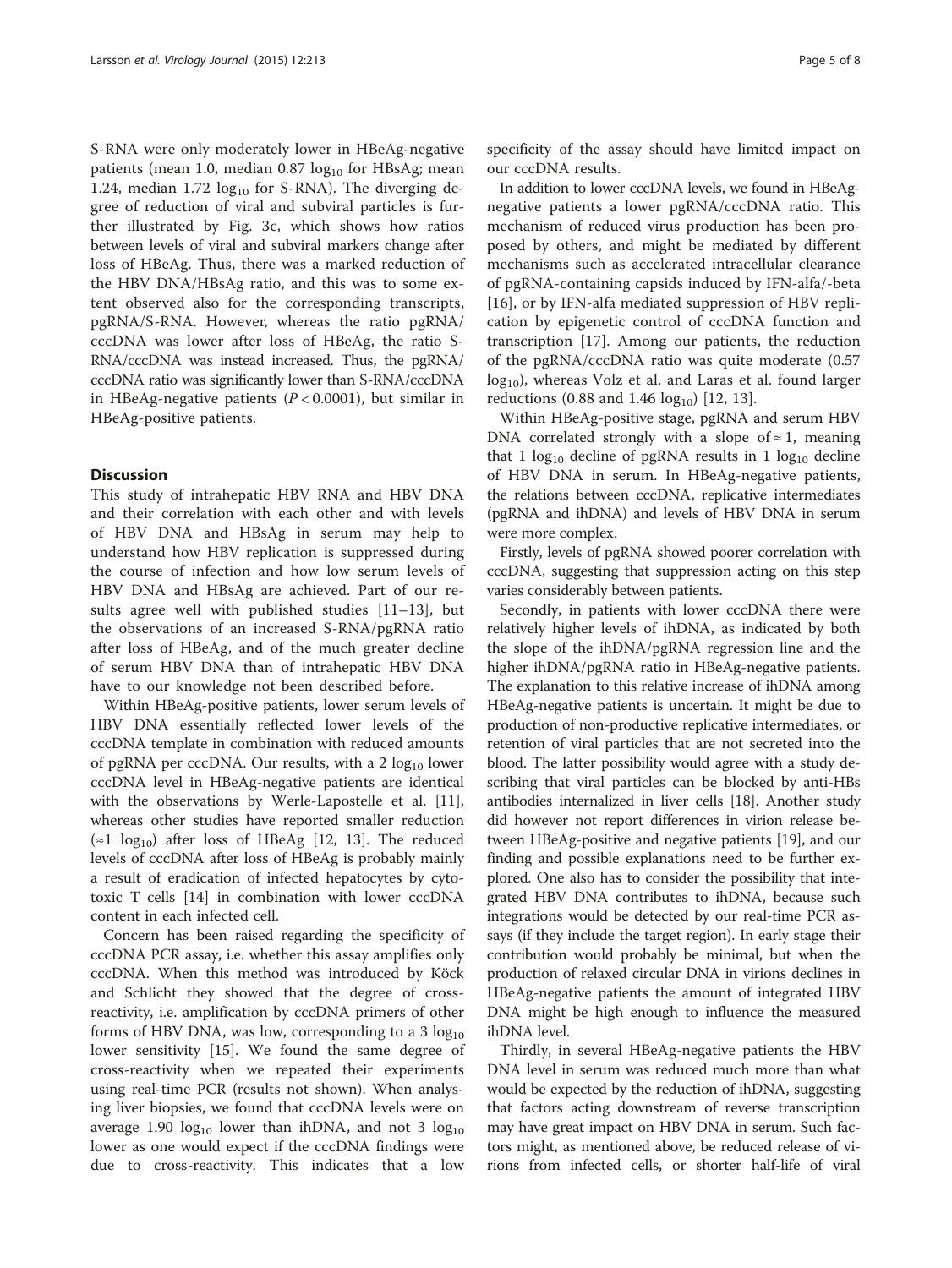particles in serum. The possibility that enhanced clearance of free virions from the blood contributes to the pronounced reduction of HBV DNA levels in serum after loss of HBeAg has not been much studied or discussed. Mathematical calculations based on HBV kinetics under antiviral therapy [[20](#page-7-0)] suggested that the half-life of free virions is ~25 h in HBeAg-positive and ~13 h in HBeAg-negative patients [\[21](#page-7-0)]. Another study reported similar half-lives in HBeAg-positive patients (17 h), but extremely short half-life in HBeAg-negative patients (0.6 s) [[19](#page-7-0)], data that subsequently were questioned [[22](#page-7-0)]. Despite the discrepancies it seems likely that stronger immunologic responses may lead to faster clearance of virions, but how much this influences serum levels of HBV DNA remains to be elucidated.

Whereas HBV DNA levels were more than  $4.0 \text{ log}_{10}$ lower in HBeAg-negative patients, levels of HBsAg were on average only 1.1  $log_{10}$  lower. Accordingly, the HBV DNA/HBsAg ratio was 3.3 log<sub>10</sub> lower in HBeAg-negative patients, as observed also in previous studies [[13](#page-7-0), [23](#page-7-0), [24](#page-7-0)]. To some extent this was explained by a reduced ratio (by 2.0  $log_{10}$ ) between the corresponding transcripts (pgRNA/ S-RNA) in HBeAg-negative patients. This reduction of pgRNA/S-RNA is greater than the  $1.2 \log_{10}$  difference reported by Volz et al. [[13](#page-7-0)], and was explained by both reduced pgRNA/cccDNA (as mentioned above) and an increased S-RNA/cccDNA ratio by 1.0 log<sub>10</sub>. This finding suggests that the smaller reduction of HBsAg after loss of HBeAg than expected from the cccDNA decline might be due to an enhanced transcription of S-RNA from cccDNA, or possibly transcription of S-RNA from integrated sequences of HBV DNA that contain the complete S region, including the promoter. Such transcription occurs in the Alexander hepatoma cell line [\[25](#page-7-0)], but whether this type of integrations occur during natural infection remains to be demonstrated.

The ratio between HBsAg/S-RNA was unchanged after loss of HBeAg, indicating that post-transcriptional processing of S-RNA and turnover of subviral particles remain unchanged after loss of HBeAg.

### Conclusions

Figure 4 summarises the main findings in this study, pointing out three novel observations for HBeAg-negative patients:

- i. A much lower HBV DNA/ihDNA ratio shows that mechanisms downstream of reverse transcription or downstream of secretion of virions strongly influence HBV DNA levels in serum.
- ii. An unchanged HBsAg/S-RNA ratio suggests that secretion and degradation of SVP do not change after loss of HBeAg.
- iii. An increased S-RNA/cccDNA ratio suggests that S-RNA and HBsAg might be produced from integrated S genes.

# **Methods**

## Patients

From a cross-sectional study of 160 patients with chronic HBV infection focusing on histology and HBV DNA levels [[26](#page-7-0)] a total of 84 patients were included in this study, 16 positive and 68 negative for HBeAg. The present study is an extension of a previous study by our group [\[3\]](#page-6-0). From these patients liver biopsies were available for analysis by molecular techniques. None of the patients were coinfected with hepatitis C or D viruses, or HIV. The patients represented different genotypes and phases of HBV

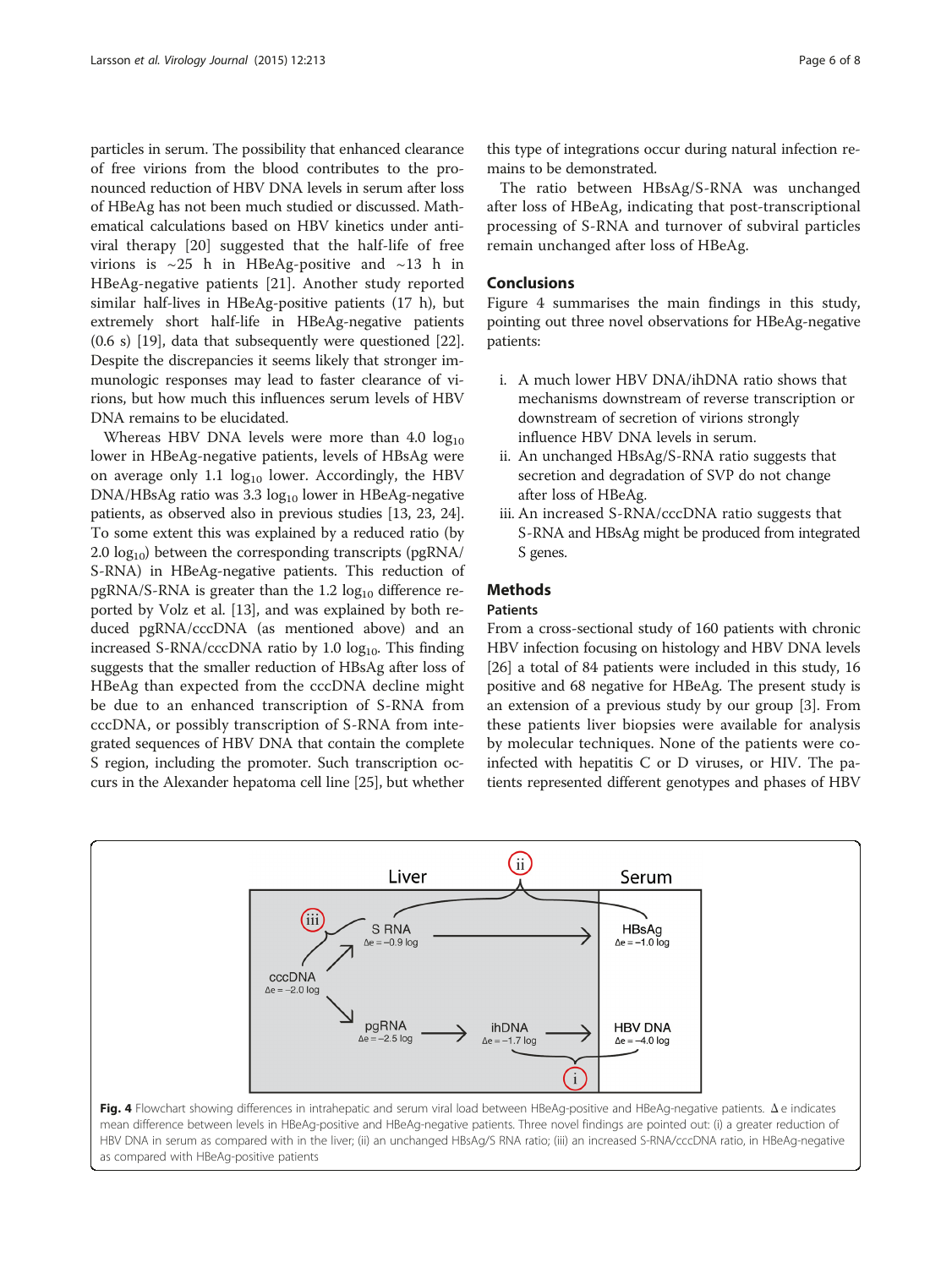<span id="page-6-0"></span>infection. Serum samples that were used for quantification of HBV DNA and HBsAg were taken at the time of biopsy. All patients gave informed consent and The Regional Ethical Review Board in Gothenburg approved the study.

#### Laboratory assessments

Serum HBV DNA was analysed by Cobas Amplicor HBV Monitor (Roche Diagnostic Systems, Branchburg, NJ) and HBsAg in serum was quantified using the Architect assay (Abbott, Abbott Park, IL).

Portions (approximately 5 mg) of liver biopsies were investigated. The liver biopsies were stored in –70 °C until analysed. After homogenization of the liver tissue in a MagNA Lyser instrument (Roche Diagnostics), extraction of nucleic acids was performed in the MagNA Pure (Roche) robot according to the manufacturer's protocol, using the DNA II Tissue kit.

Real-time PCR was performed using primers specific for cccDNA as previously described [3]. These primers amplify a segment spanning the gaps in the plus and minus strands of the relaxed circular form of the genome that is present in viral particles. Levels of cccDNA were normalised to the concentration of human betaglobin DNA. Total intrahepatic HBV DNA was analysed by the same primers as for pgRNA but without the reverse transcription step. Part of the extracted NAs was treated with DNase (Ambion Inc.), and S-RNA and pgRNA transcripts were quantified by real-time PCR after a reverse transcription step (details of the primers are shown in Table 2). Due to the overlap of S and pgRNA transcripts, the S

Table 2 Oligonucleotide sequences of primers and probes

| Target        | Oligo             | Sequence <sup>d</sup>          | Nucleotide<br>position <sup>b</sup> |
|---------------|-------------------|--------------------------------|-------------------------------------|
| S-RNA         | Forward<br>primer | <b>TCCTCCAAYTTGTCCTGGTYATC</b> | 350-372                             |
|               | Reverse<br>primer | AGATGAGGCATAGCAGCAGGAT         | $432 - 410$                         |
|               | Probe<br>(AS)     | ATGATAAAACGCCGCAGACACATCCARC   | $400 - 373$                         |
| pgRNA         | Forward<br>primer | GGTCCCCTAGAAGAAGAACTCCCT       | 2367-2390                           |
|               | Reverse<br>primer | CATTGAGATTCCCGAGATTGAGAT       | 2454-2431                           |
|               | Probe             | TCTCAATCGCCGCGTCGCAGA          | 2408-2428                           |
| <b>CCCDNA</b> | Forward<br>primer | CCGTGTGCACTTCGCTTCA            | 1575-1593                           |
|               | Reverse<br>primer | GCACAGCTTGGAGGCTTGA            | 1882-1864                           |
|               | Probe             | CATGGAGACCACCGTGAACGCCC        | 1607-1629                           |

<sup>a</sup>Y, T or C; R, A or G; AS, antisense

<sup>b</sup>Position in genotype A genome

primers and probe also detects pgRNA. Normalization of RNA levels was made using 18S RNA as reference.

#### Statistical analysis

Differences in levels of HBV RNA or DNA between groups were analysed by unpaired t-test. Correlations were made by linear regression and Pearson's correlation analysis. P values below 0.05 were considered significant. The Statview software (SAS Institute) was used for statistical analyses.

#### Abbreviations

cccDNA: covalently closed circular DNA; HBeAg: hepatitis B e antigen; HBsAg: hepatitis B surface antigen; HBV: hepatitis B virus; ihDNA: intrahepatic DNA; pgRNA: pregenomic RNA.

#### Competing interests

None of the authors of the above manuscript has declared any competing interests within the last three years.

#### Authors' contributions

SBL carried out the molecular analyses of liver biopsies, performed the statistical analysis and drafted the manuscript. SM carried out the molecular analyses of liver biopsies and helped to draft the manuscript. CH participated in the development of molecular assays. GN participated in the design of the study and acquisition of liver biopsies. ML conceived of the study, participated in its design and coordination and in the acquisition of liver biopsies, and helped to draft the manuscript. All authors read and approved the final manuscript.

#### Acknowledgements

#### Declaration of funding interests

This work was supported by grants from ALF-LUA (grant ALFGBG-146611) and the Swedish Research Council (grant B0060901).

#### Received: 30 October 2015 Accepted: 3 December 2015 Published online: 09 December 2015

#### References

- 1. Trepo C, Chan HLY, Lok A. Hepatitis B virus infection. Lancet. 2014;384:2053–63.
- 2. Maruyama T, Kuwata S, Koike K, Iino S, Yasuda K, Yotsuyanagi H, et al. Precore wild-type DNA and immune complexes persist in chronic hepatitis B after seroconversion: no association between genome conversion and seroconversion. Hepatology. 1998;27:245–53.
- 3. Malmström S, Larsson SB, Hannoun C, Lindh M. Hepatitis B viral DNA decline at loss of HBeAg is mainly explained by reduced cccDNA load – down-regulated transcription of PgRNA has limited impact. PLoS ONE. 2012;7:e36349.
- 4. Désiré N, Ngo Y, Franetich J-F, Dembele L, Mazier D, Vaillant J-C, et al. Definition of an HBsAg to DNA international unit conversion factor by enrichment of circulating hepatitis B virus forms. J Viral Hepat. 2015;22:718–26.
- 5. Martinot-Peignoux M, Lapalus M, Asselah T, Marcellin P. HBsAg quantification: useful for monitoring natural history and treatment outcome. Liver Int. 2013;34:97–107.
- 6. Chan HL-Y, Wong VW-S, Wong GL-H, Tse C-H, Chan H-Y, Sung JJ-Y. A longitudinal study on the natural history of serum hepatitis B surface antigen changes in chronic hepatitis B. Hepatology. 2010;52:1232–41.
- 7. Nguyen T, Thompson AJV, Bowden S, Croagh C, Bell S, Desmond PV, et al. Hepatitis B surface antigen levels during the natural history of chronic hepatitis B: a perspective on Asia. J Hepatol. 2010;52:508–13.
- 8. Jaroszewicz J, Calle Serrano B, Wursthorn K, Deterding K, Schlue J, Raupach R, et al. Hepatitis B surface antigen (HBsAg) levels in the natural history of hepatitis B virus (HBV)-infection: a European perspective. J Hepatol. 2010;52:514–22.
- 9. Larsson SB, Eilard A, Malmström S, Hannoun C, Dhillon AP, Norkrans G, et al. HBsAg quantification for identification of liver disease in chronic hepatitis B virus carriers. Liver Int. 2014;34:e238–45.